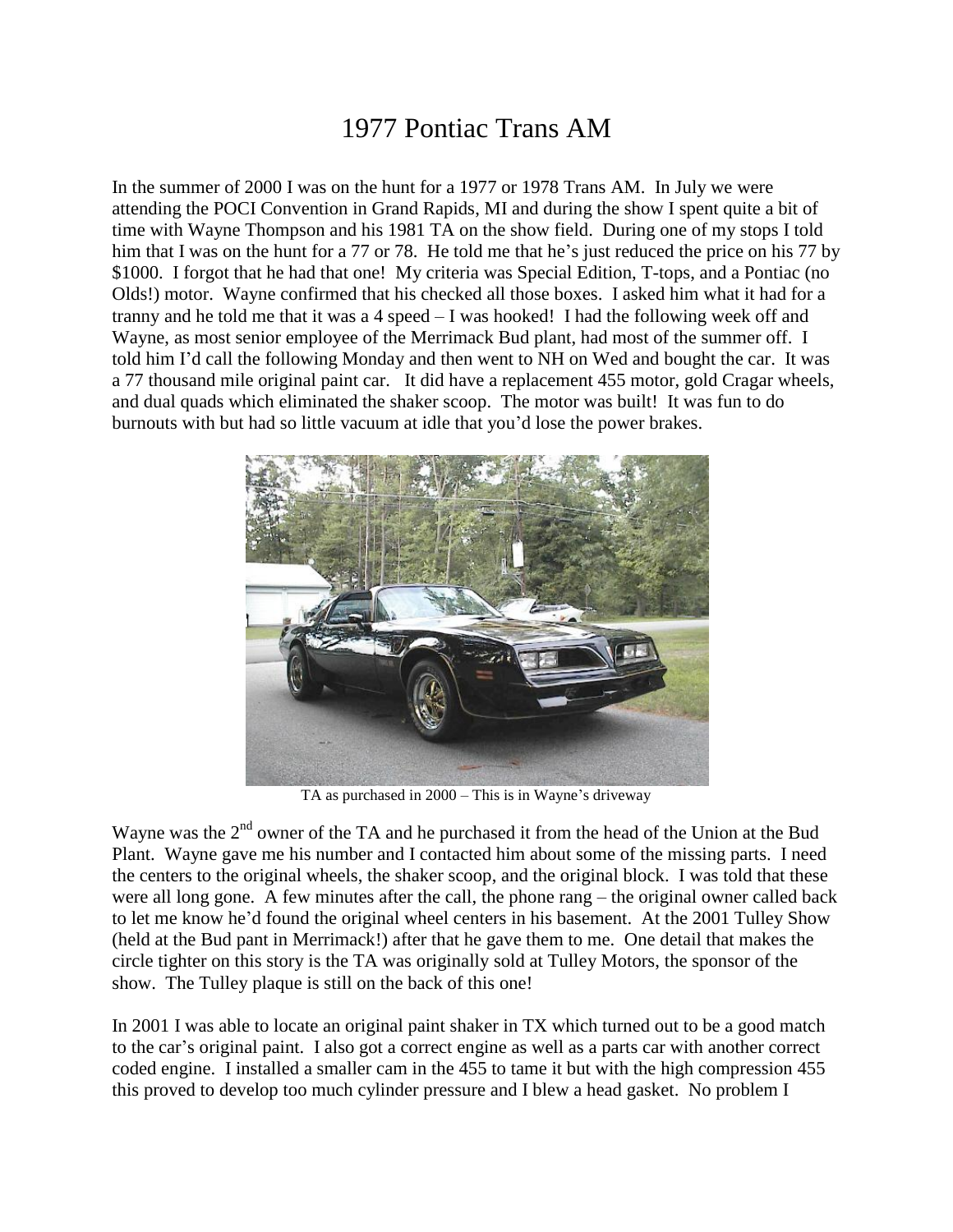wanted to get the correct engine rebuilt and installed anyway. Finally in 2010 I took the engine to Frank Baron to have it rebuilt. When Frank delivered the newly rebuilt engine in early 2011 I couldn't do much with it. I had fallen on a customer's steps and took the quad muscle off my knee. At that point my focus was on flying to Washington to pick up a 1979 Transtar Cabover truck and take it to the upcoming ATHS Nationals in South Bend, IA.

May of 2011 I flew to Tacoma, WA to get the Transtar. I could only hope my knee was going to be up to climbing into a cabover – not to mention pushing in the clutch! Well the trip was magical – that's a whole other story….The tie in to this tale is that while on the road tucked into my tiny sleeper I was reading Smoke Signals, the national Pontiac magazine. Turned out that the POCI nationals that year were going to be in Bowling Green, KY and the replica of the Smokey & the Bandit truck would be there. I had to get the TA together and take it!



Transtar coming across country – subject of another story!

The Convention was a blast! We met Hal Needham (director of the movie). Got a pic of the TA next to Burt Reynold's 81 TA (from the second movie). The connection to this story deepen as at the ATHS convention I met Chris Budke who found me the matching trailer to the Transtar and later sold me his converted camper trailer. I also would up with a collectible Kenworth as well but those are two separate stories!